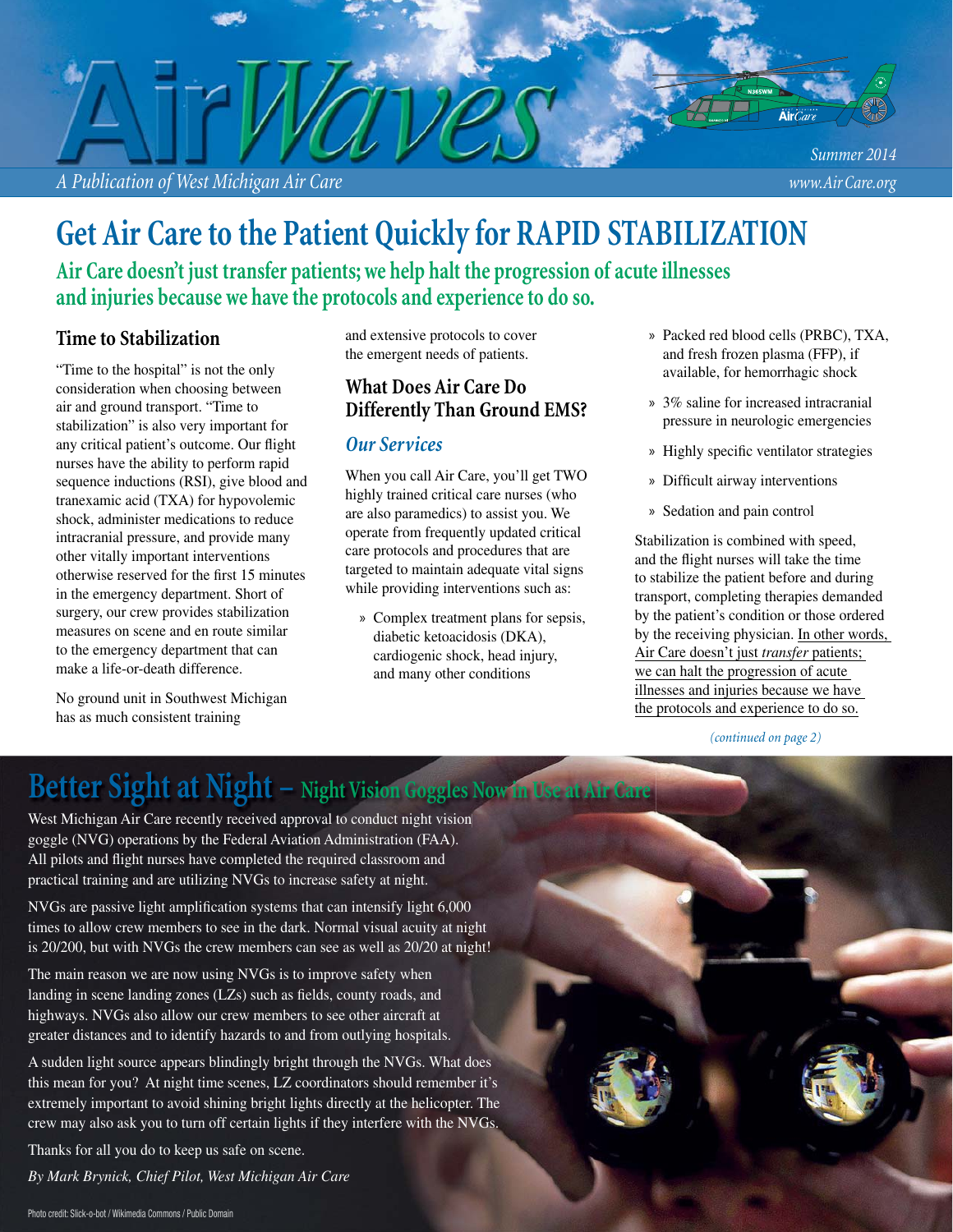## **Get Air Care to the Patient Quickly for RAPID STABILIZATION (continued from page 1)**

» Ondansetron » Oxytocin » Packed red blood cells (depending on patient type) » Phenytoin » Promethazine » Rocuronium » Saline (3%) » Saline 0.9% (warm)  $\delta$  Saline 0.9% (cold  $-4$ ) degrees Celsius) » Sodium bicarbonate » Succinylcholine

Air Care stocks a large number of medications on board, almost all of which are not used by ground EMS. Depending on patient requirements, our critical care nurses may request medications from the hospital that are not listed here:

- » Adenosine
- » Albuterol
- » Amiodarone
- » Aspirin
- » Ativan
- » Atropine
- » Calcium chloride » Ceftriaxione
- » Dextrose
- » Diphenhydramine
- » Dopamine
- » Epinephrine 1:1,000
- » Epinephrine 1:10,000
- » Esmolol
- » Etomidate
- » Fentanyl
- » Furosemide
- » Glucagon

## *Air Care's Intensive Training Program*

**Weekly airway skill training:** intubation practice rotations that include direct laryngoscopy, AirTraq, and our own Glidescope. Training also includes basic airway skills and supraglottic rescue airways like laryngeal mask airways (LMAs.)

**Education meetings twice monthly:** includes case reviews, guest physician speakers, protocol reviews, scenario training, and surgical skills labs for chest tube placement and surgical airways.

**Ongoing clinical experience:** consistently transporting the sickest patients provides ongoing familiarity with targeted therapies.

Air Care's medical director, Dr. Glenn

- » Heparin » Hydrocortisone
- » Ipratropium bromide
- » Ketamine
- » Labetolol
	- » Lactated ringers
- (warmed)
	- » Levetiracetam
- » Lidocaine
- » Magnesium sulfate
- » Methylprednisolone
- » Metoprolol
- » Midazolam
- » Naloxone
- 
- » Nitroglycerin
- » Nitroprusside
- 
- » Nicardipine
- 
- 
- » Norephinephrine
- » Terbutaline » Tranexamic Acid (TXA) » Vasopressin

S. Ekblad, D.O., is arguably one of the most involved medical directors of any aeromedical agency. He devotes considerable time to the training and development of the eleven flight nurses that operate under his license. The medical crew is responsible for updating protocols and procedures with current evidence-based medicine, and reading assigned journal articles and studies that affect our scope of practice.

There is no one better to call than Air Care when a critical patient needs transport. For assistance in determining appropriate patients to fly, see our Fly Guides at www.aircare.org.



*Have a great photo for our calendar? Email yours to photo@aircare.org. Our thanks to Rob Wetterholt for this action shot as we lift off from Fabius-Park Fire and Rescue.* 

#### **Air Care Protocols**

Airway/Oxygenation Medication Assisted Intubation Mechanical Ventilation CHF/Pulmonary Edema/Cardiogenic Shock Hypovolemic Shock Distributive Shock Blood Component Administration Toxic Ingestion Hypothermia Thermal/Inhalation Injury/CO Poisoning Nerve Agent/Organophosphate Exposure Acute Coronary Syndromes Anaphylaxis Neurologic Emergencies Asthma Hyperkalemia Vascular Emergencies Disorders of Glucose Regulation-Pediatric Electrolyte Replacement Neonatal Resuscitation Obstetrical Emergencies Discontinuing Resuscitation Alteration in Level of Consciousness Post-Exposure Prophylaxis Pulseless Arrest Bradycardia Tachycardia Post-Arrest Induced Hypothermia Sedation/Analgesia Nausea IV Reversal Agents and Antidotes Multiple Trauma Orthopedic/Soft Tissue Trauma

#### **Air Care Procedures**

Orotracheal Intubation Surgical Cricothyroidotomy Needle Cricothyrotomy Esophageal Tracheal Combitube (ETC) Verification of ETT Position Verification of ETC Position Tracheal Tube Introducer (TTI) Needle Thoracentesis Tube Thoracostomy Peripheral Venous Cannulation Intraosseous Infusion Nasogastric Tube Insertion Emergency Childbirth Traction Splinting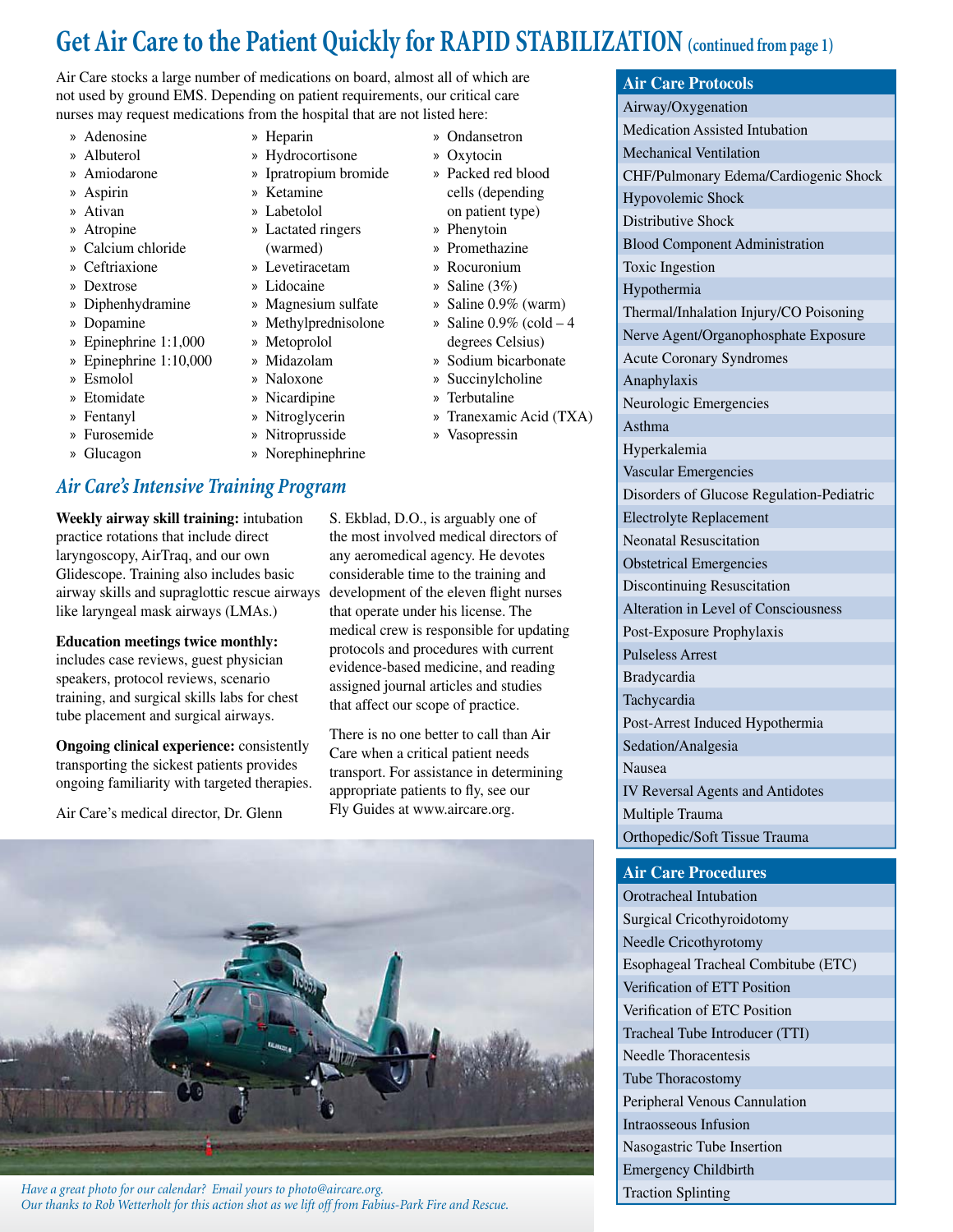# **Air Care/WMed Poster Presentation Wins Awards!**

Air Care recently participated in a research project that won the Best Poster category and also placed first among the Emergency Medicine Presentations. The poster was entitled "Maximum Helicopter Flight Distance That Allows Timely Percutaneous Coronary Intervention for ST-Segment Elevation Myocardial Infarction Patients." The team included Daniel W. Robinson, Matthew L. Heffelfinger, and Glenn S. Ekblad.

The awards were announced at the end of the 32nd Annual Research Day held by Western Michigan University Homer Stryker M.D. School of Medicine at WMU's Fetzer Center on May 13th, 2014.



*Daniel W. Robinson*



*Matthew L. Heffelfinger* 



# **Search and Rescue on April 10, 2014**

## **A Thank You from Dowagiac Police Department**

I am writing this letter to express my appreciation and heartfelt thanks for West Michigan Air Care's assistance in locating a suicidal subject who had taken several pills on April 10, 2014.

On the afternoon of the 10th, our department was advised of a subject who was talking with his daughter by cell phone who was attempting to commit suicide by taking several pills. The subject was beginning to show signs of distress and we knew that our time to locate him was short. We were able to get a general location from a cell phone "ping" however it was a large area and resources were short.

We requested the MSP helicopter and South Bend Medflight to assist in locating the subject however we were denied by both. I called West Michigan Air Care and your crew responded quickly and began communicating immediately with the ground personnel in the area searching.

Within a few minutes of the helicopter being in the area the subject told his daughter he could hear and see the helicopter. This allowed us to send ground units to the area and he was located. He had taken several narcotic medications and was admitted to the hospital and is currently recovering and getting the medical and psychiatric help that he needs.

Your crew did an excellent job and helped bring a positive conclusion to this incident. I believe that if your crew had not decided to fly we would not have located this subject in time and he would have been in much worse condition or worse. Because of your crew and the work of the searchers on the ground a life was saved.

It is comforting to know that we have a partner we can call on to assist when needed to help serve our community. I thank you for the hard work and dedication of your crew for helping us find this subject and keep a family together.

Sincerely, Chief Steven L. Grinnewald Dowagiac Police Department

# **Avoid Close Calls – Scene Safety Reminders**

- 1. Maintain your "situational awareness."
- 2. Look for and anticipate dangers, don't stumble over them.
- 3. Do not enter violent scenes/ drug overdoses; wait for the "all clear" from law enforcement.
- 4. Wear proper safety gear and equipment every time.
- 5. Operate all vehicles, including yours, in a safe manner.
- 6. Prepare effectively: inspect your vehicle and gear at the start of your shift or after calls.
- 7. Avoid all cell phone usage while driving.
- 8. Always request a "backer" when backing up large trucks and apparatus.
- 9. Use proper body mechanics (and adequate personnel) to avoid lifting injuries.
- 10. Avoid drugs and alcohol when on duty AND when it will interfere with preparatory rest.

**Glenn S. Ekblad** – **Adapted from EMSWorld: http://www.emsworld.com/article/10319072/10-scene-safety-tips-to-get-you-home-safe-and-sound-**